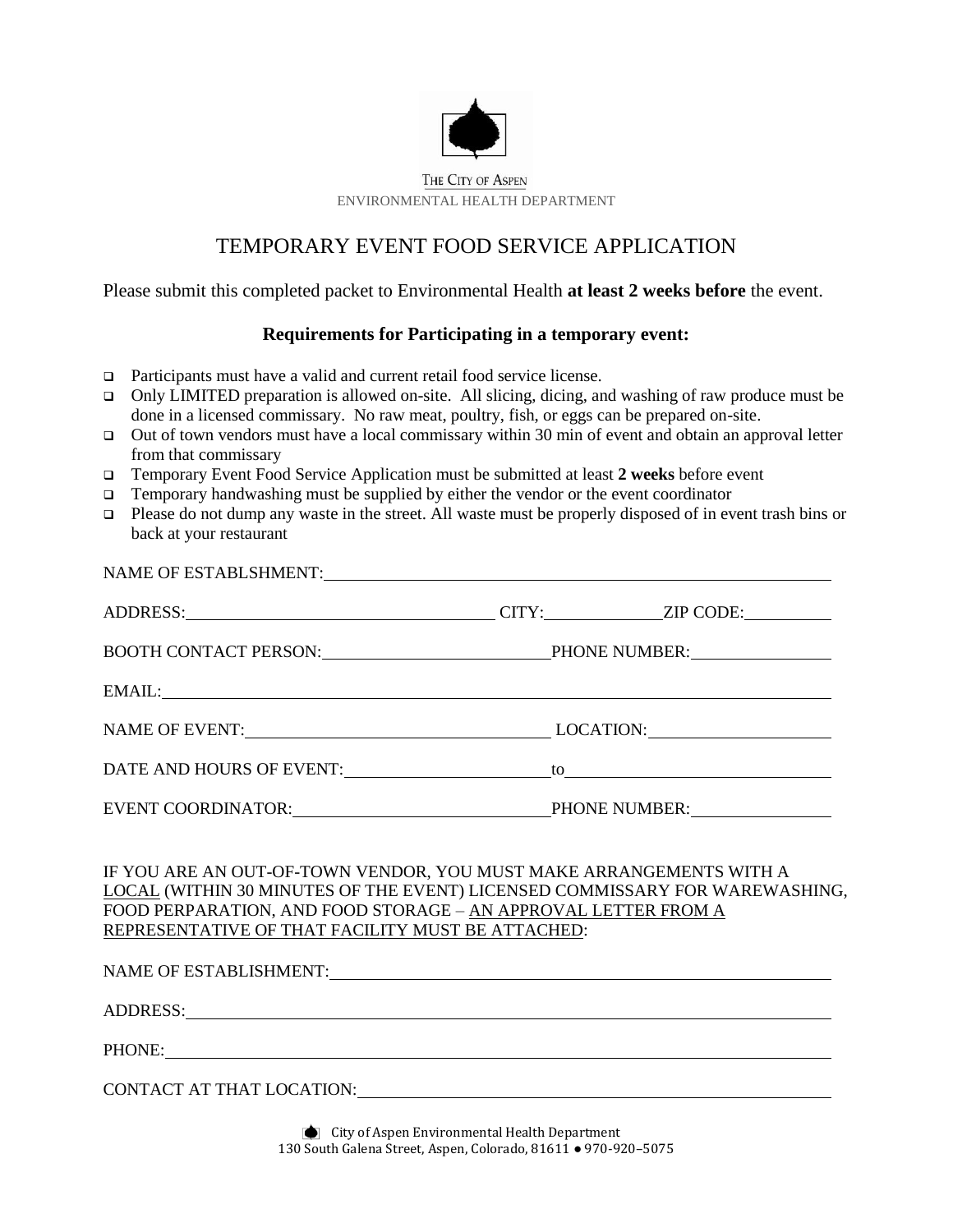**List all menu items and check appropriate box.**

| Menu item - list potentially hazardous<br>ingredients | <b>Cooling</b><br><b>Required</b><br>before event? | Cold<br><b>Holding at</b><br>the event? | Hot<br><b>Holding at</b><br>the event? |
|-------------------------------------------------------|----------------------------------------------------|-----------------------------------------|----------------------------------------|
| Example: Potato Salad - potato, eggs                  | $\boldsymbol{X}$                                   | X                                       |                                        |
| $\mathbf{1}$                                          |                                                    |                                         |                                        |
| $\mathbf{2}$                                          |                                                    |                                         |                                        |
| 3                                                     |                                                    |                                         |                                        |
| $\overline{4}$                                        |                                                    |                                         |                                        |
| 5                                                     |                                                    |                                         |                                        |
| 6                                                     |                                                    |                                         |                                        |
| $\boldsymbol{7}$                                      |                                                    |                                         |                                        |
| 8                                                     |                                                    |                                         |                                        |
| 9                                                     |                                                    |                                         |                                        |

**Only LIMITED preparation is allowed on-site. All slicing, dicing, and washing of raw produce must be done in a licensed commissary. No raw meat, poultry, fish, or eggs can be prepared on-site.**